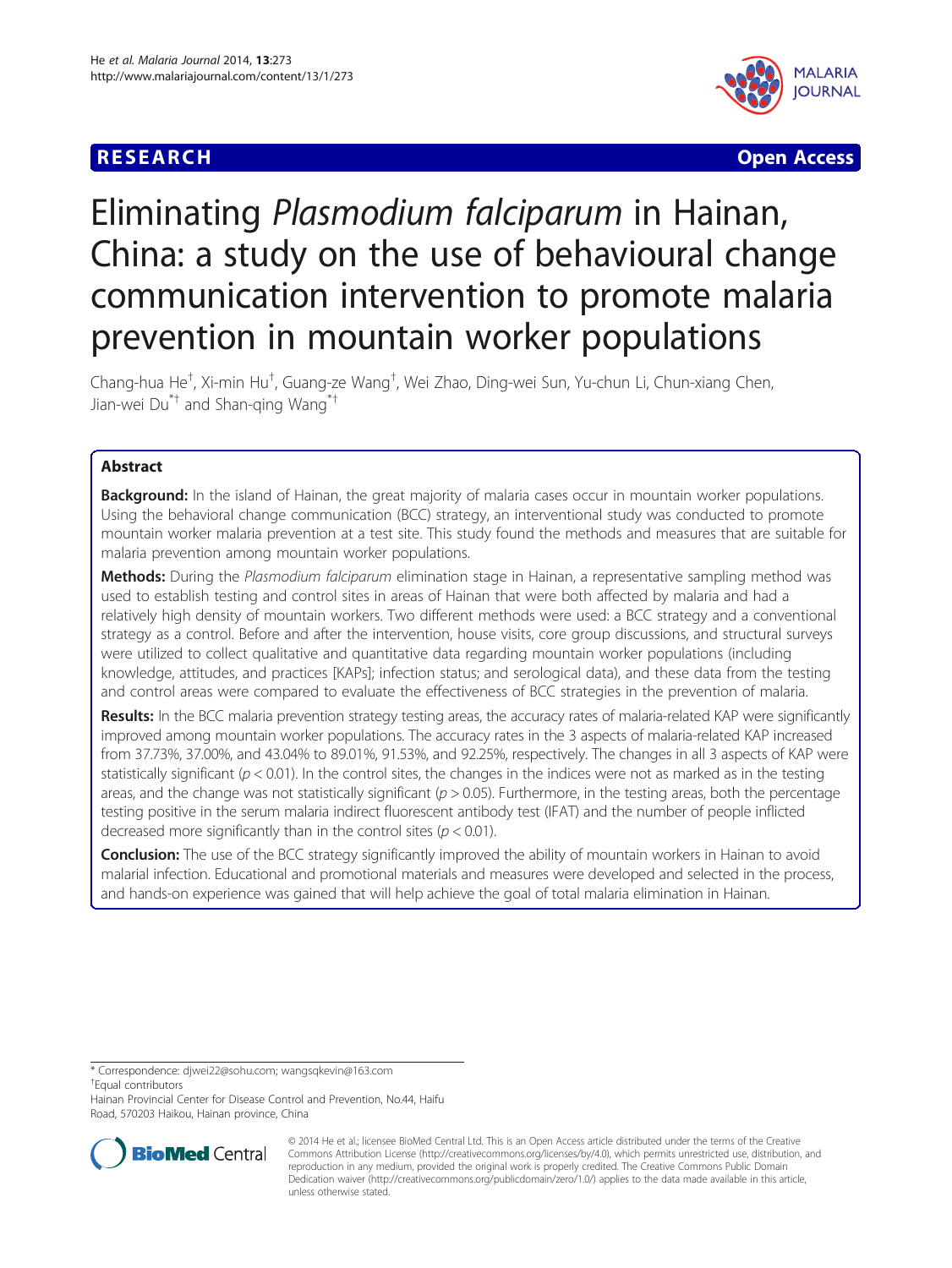## Background

The island of Hainan is the southernmost island and province in China. It is situated between latitudes 18°10' N and 20°10' N and longitudes 108°37' E and 111°03' E. Hainan Island is a tropical area with a climate and environment ideally suited for the breeding of the mosquito varieties Anopheles minimus and Anopheles dirus, both vectors of which are malaria transmission. Malaria is actively transmitted throughout the year in Hainan, and historical data show that the island was once the site of the most devastating malaria epidemics in China, especially of the P. falciparum strain. The Anopheles minimus distribution covers almost the entire island; in 1955, the percentage of residents in the south-central mountain region carrying the parasite was over 50%, and the disease rate was as high as 1,036.6/10,000 [\[1](#page-11-0)-[3\]](#page-11-0).

Based on estimates by the WHO, the global rate of malaria deaths decreased by 26% between the years 2000 and 2010. However, in 2010, there were still 219 million people infected, resulting in 660,000 deaths that year [\[4](#page-11-0)]. In China, due to the unwavering efforts of the government and all levels of malaria prevention personnel, malaria epidemics throughout China have also declined substantially in the past 50 years [[5\]](#page-11-0). Although China and Hainan Island have made good progress in the fight against malaria, in the previous malaria-control strategies, there was a lack of recognition, understanding, and application of BCC strategies [\[6](#page-11-0)-[8\]](#page-11-0). Hainan Island has 50 years of malaria control records without any systematic research regarding BCC strategies, and there is a similar absence of literature regarding this strategy in other parts of China [\[3,9,10](#page-11-0)]. In contrast, in an earlier malaria control stage, researchers conducted an intervention study in parts of Hainan Island and obtained good results in the research stage; however, these intervention measures encountered a lack of persistence or long-term acceptance rates. Therefore, these intervention measures have not been widely implemented, especially given the overall decline of malaria cases in Hainan [\[10-14\]](#page-11-0).

According to WHO recommendations, when the malaria incidence rates in a country or region decrease to a very low level, it is necessary to conduct official efforts to eradicate malaria [\[15](#page-11-0)]. Considering this guideline, in May 2010, 13 Chinese government departments jointly developed and released a plan to eliminate malaria in most of the country by 2015 and to achieve the goal of national malaria elimination by 2020 [\[16](#page-11-0)]. Hainan has effectively reduced the incidence and mortality of malaria, and malaria-endemic areas continue to shrink [[17-19](#page-11-0)]. In recent years, especially since 2003, malaria control in Hainan has received strong support from the Chinese government and the first and fifth rounds of the Global Fund Malaria Project [\[20](#page-11-0)], greatly enhancing the ability to control the spread of malaria in Hainan Island

and reducing local malaria epidemic levels to their lowest point in history. Hainan has two kinds of malaria (Plasmodium falciparum and Plasmodium vivax) and, according to 2012 Chinese reports on infectious diseases, Hainan Island has gone through three consecutive years without any reports of local P. falciparum malaria cases. By the standards of the World Health Organization, Hainan Province has achieved the elimination of P. falciparum malaria [[5,21](#page-11-0)].

In the mountain areas of Hainan, most residents make a living by farming, and historical data show that most cases of malaria infection in Hainan have their source in populations that live or work is at high risk for malaria infection in the mountains [\[22-24](#page-11-0)]. The vast majority of these people are planters of betel nuts and rubber, and in the process of agricultural development, they inevitably must stay overnight in the mountains. They mostly live in temporary dormitories close to Anopheles breeding sites. These living conditions are poor, and the workers are scattered; consequently, measures to control mosquitoes and to diagnose and treat malaria in a timely manner are difficult to implement, which is a major problem confronting anti-malaria interventions. Ensuring that malaria prevention is effectively conducted among mountain worker populations will play a decisive role in achieving the future elimination of P. falciparum and Plasmodium vivax malaria in Hainan Island.

To eliminate malaria, residents in the target area must have a high level of knowledge regarding the transmission and prevention of malaria and must maintain a high level of participation [[16,25-29](#page-11-0)]. Behavioural change communication (BCC) is a behaviour-shaping or -changing measure that mainly aims to use information education communication (IEC) to improve the knowledge level of the population, create a supportive social environment that is conducive to forming target behaviours, and provide material and moral support to help overcome factors that would affect target behaviours [\[25,30](#page-11-0)]. Using BCC strategies to promote healthy behaviours against malaria is based on verified malaria control theories and behaviour change models and examples. Through the development of appropriate actions and information that are acceptable to the community - taking advantage of exchanges within the community to spread related information and behaviour - and the honest exchange of dialogue, the attitude and participation of residents in malaria prevention and treatment can be improved; the end goal is to promote positive behaviour, build community participation, and create a strong prevention system [[31,32](#page-11-0)].

Between March 2009 and December 2012, the researchers selected six towns (farms) with concentrated mountain worker populations in the south-central mountain areas of Hainan to conduct research trials on using BCC intervention strategies for the promotion of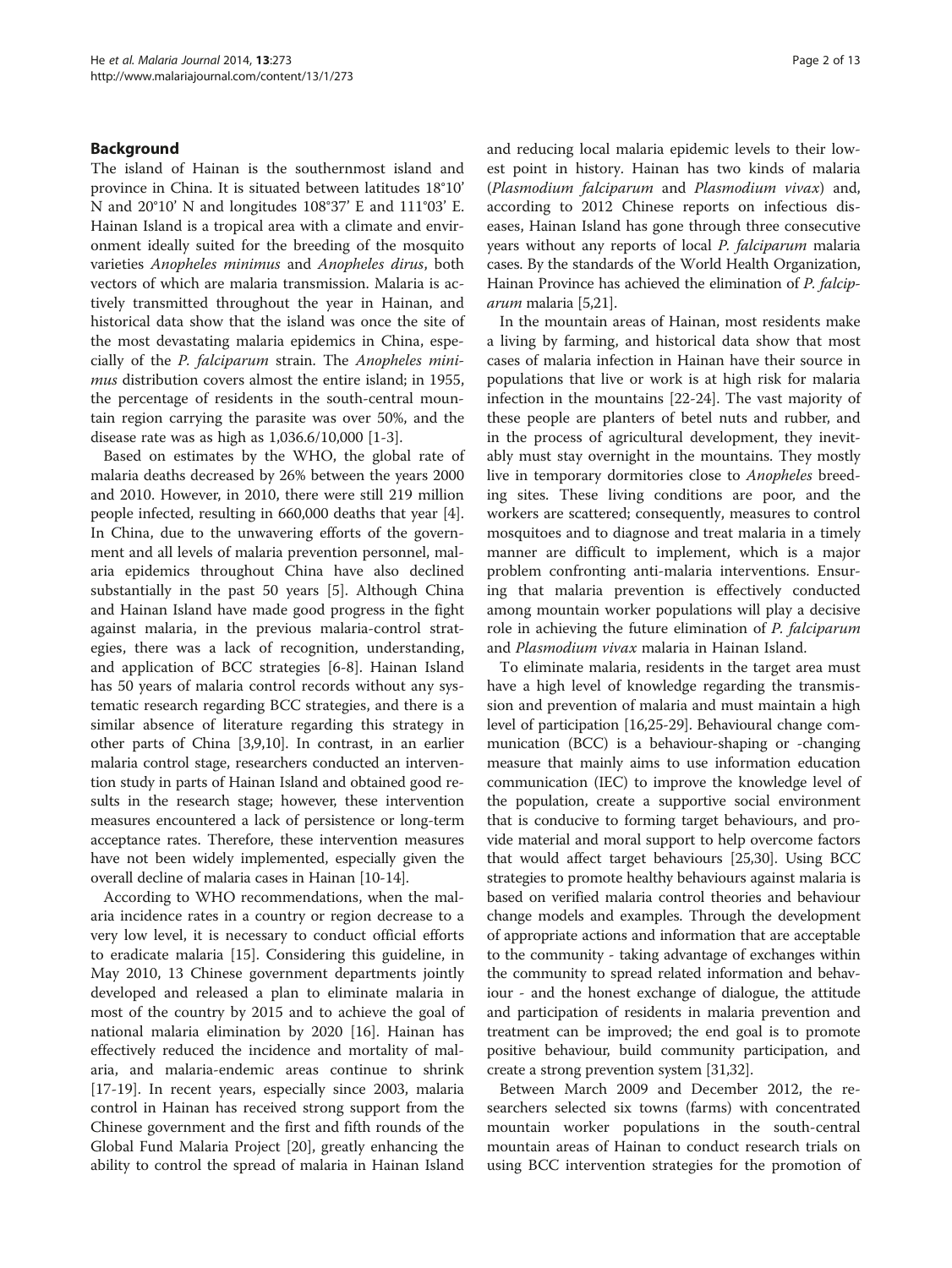malaria prevention. By analysing malaria-related KAPs and changes in serum markers before and after the intervention, the authors explored and accumulated methods to promote malaria prevention in mountain worker populations using the BCC strategy and thereby how to accelerate the progress of malaria elimination in Hainan.

# Methods

#### Sampling of mountain worker populations

Among the towns and cities in Hainan that were malaria-endemic and had higher concentrations of mountain workers, representative sampling methods were used to arrange the cities, towns, and farms based on their malaria incidence rates in 2007–2008. One farm and one town with high rates of malaria and large numbers of mountain workers were chosen to be surveyed. Wanning (Nanlin farm and Nanqiao town) and Ledong (Lezhong farm and Baoguo farm) were chosen as testing areas, while the Dongfang region (Donghe town and Jiangbian town) was chosen as a control site (Figure 1). The areas were all greater than 100 km apart, and the residents of each area were largely isolated from those of other areas. Surveys included all mountain workers within the towns or farms that were at least 15 years of age and had lived in the area for at least three years. At the time of the final survey, 100 mountain workers were randomly selected from the testing areas to survey their feedback on BCC intervention material.

# Malaria serum samples and control (positive and negative) grouping

The inclusion criteria were as follows: (1) individuals who had lived in the selected mountain areas for ≥ three years or who had worked in the mountains for ≥ three years, including local and migrant workers; and (2) individuals with titers  $\geq 1:20$  in number when tested with IFAT based on malaria serological survey methods [\[33](#page-12-0)]. Workers who had entered the mountains recently or occasionally, who did not reside continuously in the selected regions, or who were under 15 years of age were excluded.

### Development of the BCC intervention material

After a needs evaluation for malaria-related IEC and BCC in Hainan's mountain worker populations [\[25\]](#page-11-0), and after referencing domestic and foreign educational materials and methods (especially those of Hainan), the interventional methods and educational materials were designed for this study, using the following steps (Figure [2](#page-3-0)).

# Techniques for disseminating the interventional information

Based on the needs evaluation, communication materials were chosen that were practical and would likely be favored by mountain workers (such as straw hats, slogan, towels, fans, calendars, medicine bags, folding leaflets, signs, public network, posters, and T-shirts), with more than 10 forms of media overall. A public health website and video compact disc (VCD) materials were created

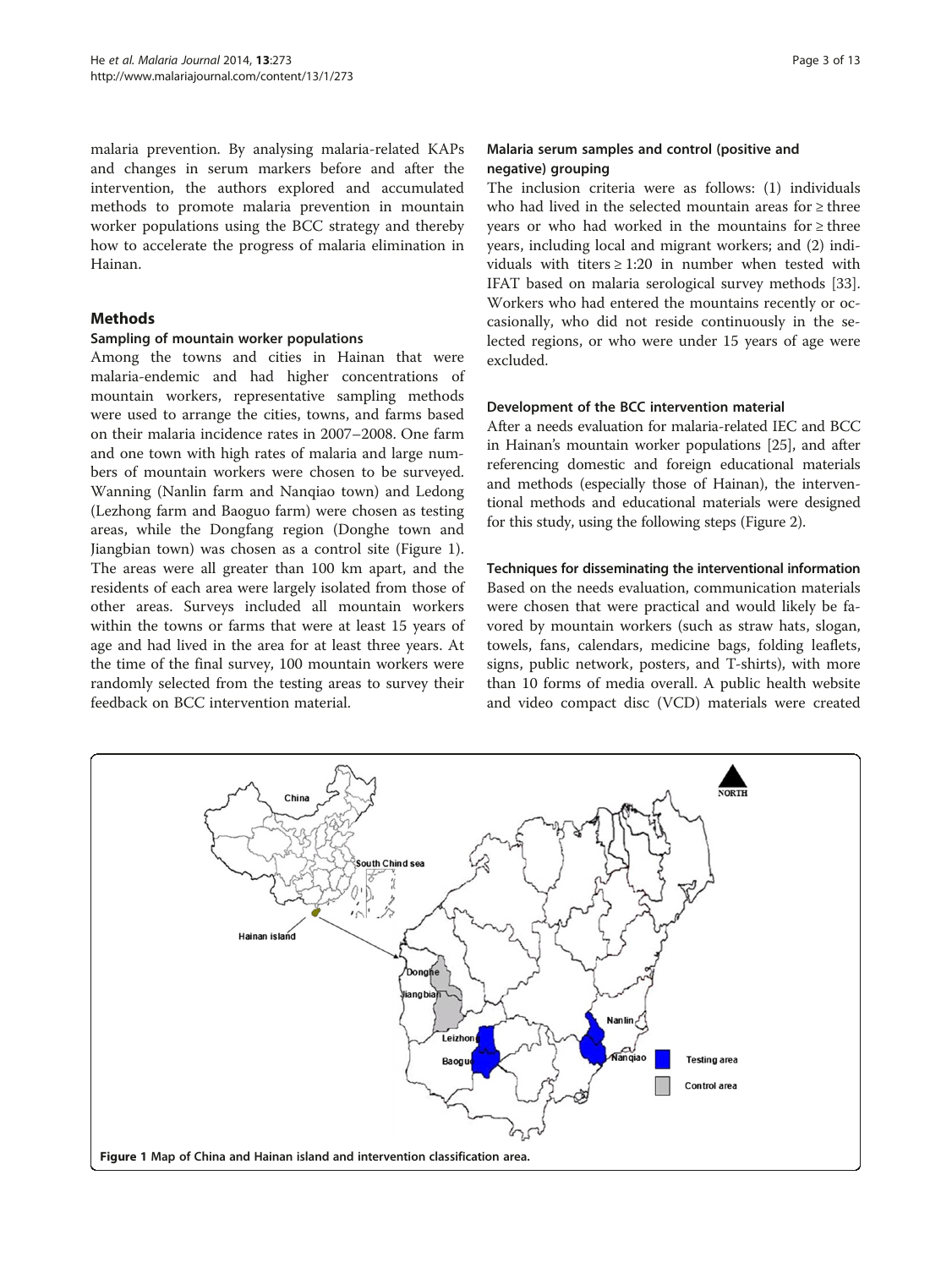<span id="page-3-0"></span>

taking into account local customs and ethnic and linguistic characteristics.

# Intervention methods

During the period between October 2009 and October 2012, only passive anti-malarial measures such as free diagnosis and treatment, early treatment, and indoor residual spraying were performed in the control areas. In the testing areas, besides the routine measures, the following measures were conducted: (i) the establishment of malaria prevention core groups consisting mainly of town farm teams, health institutions, town health and village clinic personnel, and strengthening of community promotion and participation, with a system of incentives for discovering malaria on a regular basis; (ii) the distribution of long-lasting insecticide-treated nets (LLINs) and insecticide-treated nets (ITNs), which were treated twice a year in the spring and fall, to the residents, and the provision of indoor residual spraying services; (iii) needs assessments for KAP baseline indicators and the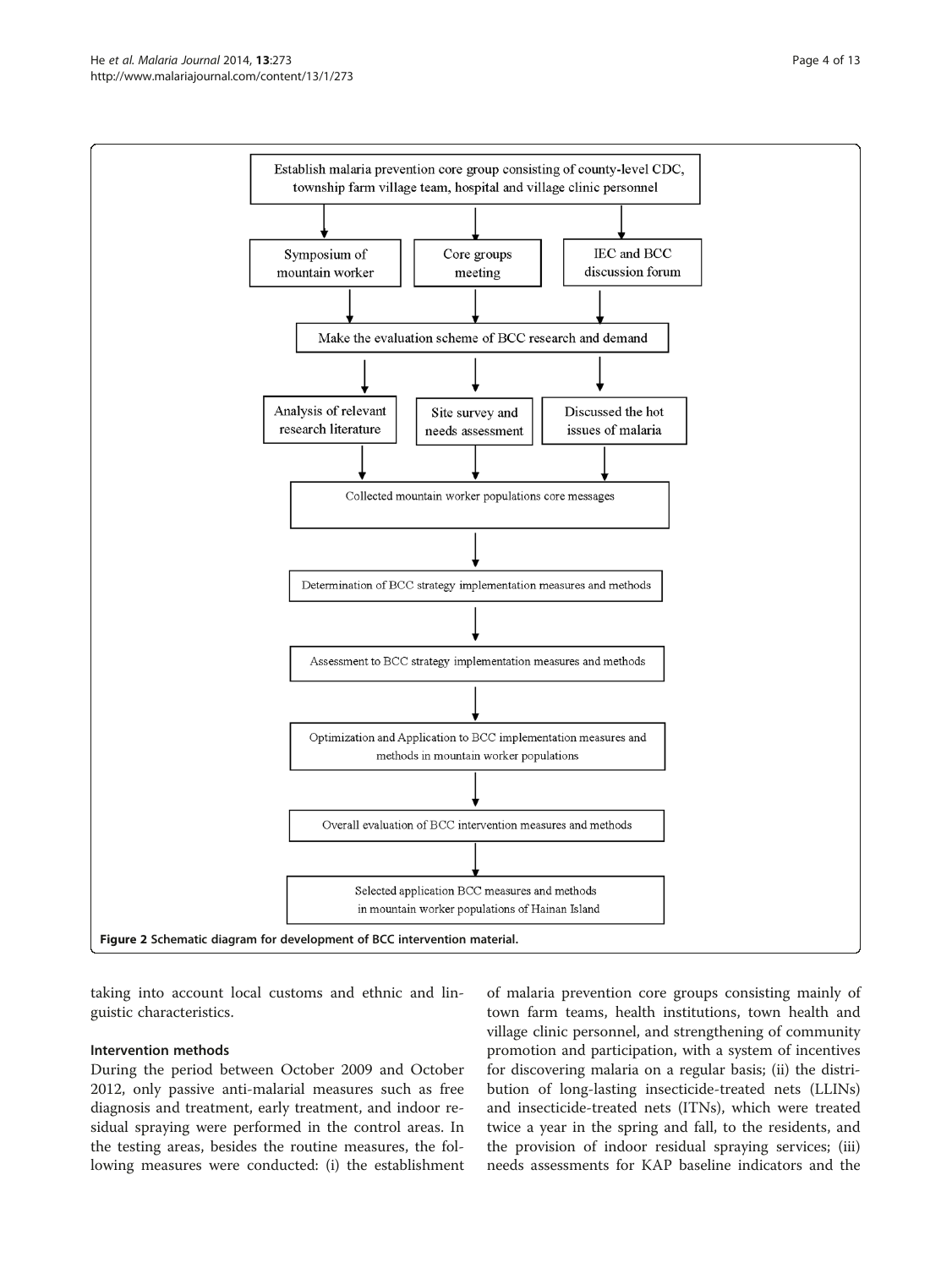consequent development of a comprehensive model of malaria-related BCC policy interventions (seminars, lectures, leaflets, posters, audio-visual medias, etc.) for educational and promotional purposes, with a frequency of 2–3 times/year; (iv) using the public health network Liquid Crystal Display (LCD) digital media platforms built by the Hainan government in health provider sites, community health service stations, urban and rural hospitals, pharmacies and other public places, malaria-related health information based primarily on the needs of the mountain worker populations was put on rolling display every day, in both the Hainan dialect and Mandarin.

The core messages in the interventional media and promotional materials were the following: (1) mosquitoes bite people and spread malaria; (2) if you experience chills and fever, get urgent medical attention; (3) antimalarial medication is free, and the therapy must be thorough; (4) malaria is a preventable and treatable parasitic disease; (5) eliminating the hazards of malaria is the honor of this generation and will benefit future generations; (6) early diagnosis and treatment of malaria is essential; (7) for the ecological management of mosquito breeding sites in residential areas, employ reasonable indoor residual spraying, ITNs, and LLINs. The media messages included voices both in Mandarin and in the Hainan dialect.

#### Survey information collection

After reviewing the historical data, qualitative and quantitative surveys were designed, which were subjected to reviews by specialists, pre-investigated, and then modified. The malaria-related KAP questionnaire concerned the following: (1) general demographic characteristics: gender, age, ethnicity, commonly used language, education level and other demographic characteristics; (2) mosquito control- and prevention-related basic knowledge; (3) malaria control- and prevention-related basic knowledge; (4) malaria control- and prevention-related basic attitudes; (5) malaria prevention- and treatmentrelated practices and behaviours, including the type of work in the mountains; living conditions and use of bed nets in the mountains; frequency of overnight stays in the mountains; use of preventative medication before overnight stays in the mountains; whether the subject received malaria-prevention education, used a bed net at home, accepted ITNs, or actively used bed nets in the mountains; whether the subject was taking preventive measures during overnight stays in the mountains (such as bed nets, insect repellents, making a fire or spraying insecticide around the temporary dormitories); whether the subject habitually slept outdoors; whether the subject was aware of the symptoms of malaria; and so on. There were five aspects and 40 problems for the malaria control and prevention-related KAPs. After the intervention,

100 randomly selected mountain workers from the testing areas were asked whether they could recall the various promotional materials and their core messages, as well as the degree to which they liked these materials, to survey their feedback regarding the BCC intervention material. The investigators were mainly public health physicians from county-level CDC and local hospitals in the testing regions, with a total number of 18, and they were all trained together by 4 specialists from the Hainan Provincial CDC. The interviews took the form of in-home, one-on-one, face-to-face visits; upon completion of the questionnaire, blood was collected from the finger or earlobe, placed on filter paper, and coated on a microscopic slide. During March-April 2009 and November-December 2012, mountain workers in the test area and control area were tested for malaria-related KAP, infection, serum markers, and blood parasite rate, and these data were used as the baseline and endpoint of the investigation.

### Malaria infection data and blood tests

The Chinese Infectious Disease Network reporting system was used to track the number of people infected with malaria in the testing and control sites. Two local qualified professionals performed the microscopic examinations for each area.

#### Malaria serum antibody tests

The subjects' earlobe or fingertip blood was collected and dripped into a circle on filter paper (20 μL of blood fills the circle), with 1 round drop of blood per filter paper. The blood samples were allowed to dry naturally and were then stored in a plastic bag with a drying agent at −20°C. Blood samples were sent to the Hainan Province Center for Disease Control and Prevention's National Malaria Laboratory, where they were subjected to a serum Indirect Fluorescent Antibody Test (IFAT) in accordance with the "Manual of Malaria Control" [\[33](#page-12-0)]. Antibody titers  $\geq 1:20$  were regarded as positive for malaria antibodies. Plasmodium cynomolgi antigen from cynomolgus macaques was used for detection [[34](#page-12-0)], provided by the Chinese Center for Disease Control and Prevention's Institute of Parasitic Diseases.

#### Malaria prevention knowledge and attitudes survey

Answering at least six questions correctly was considered passing. The scoring criteria were as follows: (1) answer deemed correct, 4 points; (2) answer deemed basically correct, 2 points; (3) answers that did not meet the standards or were lacking were deemed incorrect, 0 points. Scores  $\geq 24$  points were considered passing grades, while those < 24 were considered failing grades.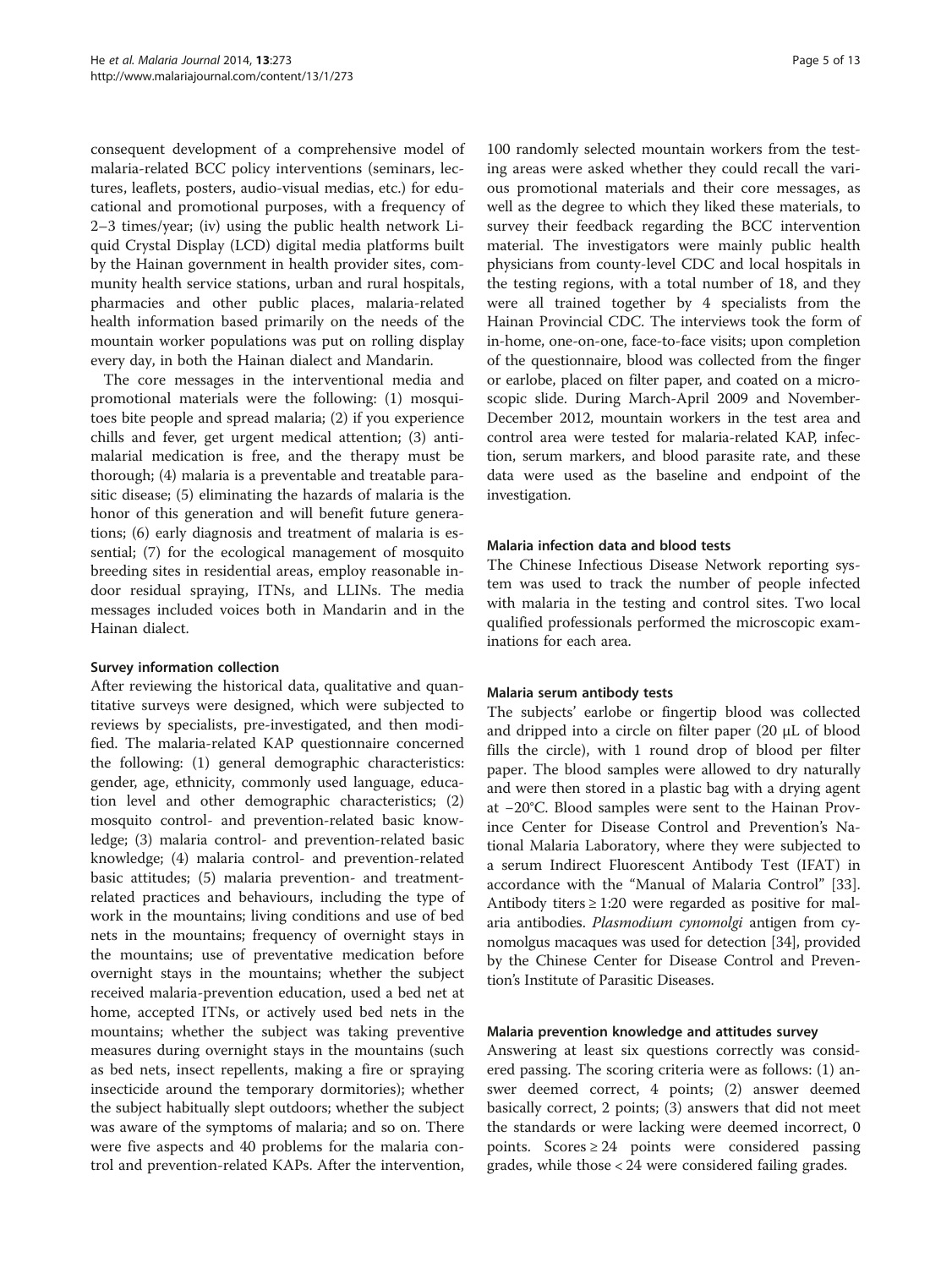#### Malaria prevention practices survey

The survey included questions such as whether the subject had the habit of sleeping outdoors, whether mosquito prevention measures were taken (bed nets, mosquito incense, or mosquito repellant), willingness to take a blood test upon getting a fever, and whether insecticide-treated bed nets were used, etc., with 10 questions in total. Eight good behaviours constituted a passing grade. The scoring criteria were: (1) answer deemed correct, 4 points; (2) answer deemed basically correct, 2 points; (3) answers that did not meet the standards or were lacking were deemed incorrect, 0 points. Scores  $\geq$  32 points were considered passing grades, while those < 32 were considered failing grades.

After the surveys were collected and organized, two people independently entered the data using EpiData 3.1 software, and they were compared to ensure they were identical and logically consistent. The data were then imported into SPSS 17.0 for statistical analysis, with a statistical significance level of  $\alpha$  = 0.05.

# Results

#### General information

Before the BCC intervention strategy, there were 40,746 people in the testing area and 22,875 people in the control area in 2009, and the surveyed mountain worker population totaled 925 people; this number included 546 people in the testing area and 379 in the control area, with mean ages of  $(41.40 \pm 9.82)$  years and  $(39.84 \pm$ 10.30) years, respectively. There were 495 people of the Li ethnicity in the testing area, and 379 people in the control area usually communicated in the Hainan dialect. After the intervention, there were 41,244 people in the testing area and 23,741 people in the control area; in 2012, the surveyed population totaled 948 people, with 555 in the testing area and 393 in the control area, and the mean ages were  $(45.41 \pm 10.40)$  years and  $(47.08 \pm 10.40)$ 

11.33) years, respectively. There were 523 people of the Li ethnicity in the testing area, and 388 people in the control area usually communicated in the Hainan dialect. There were no statistically significant differences between the mountain worker populations of the testing and control areas in terms of gender, mean age, or educational level, both before and after the BCC strategy intervention; thus, the 2 populations were comparable.

#### Malaria-related KAP survey

The results show that before the BCC intervention strategies, the accuracy rates of malaria-related KAP knowledge and proper behaviour were low in the mountain worker populations of both the testing and control areas. In all three aspects, regardless of gender, age group, or education level, no group exceeded 50% in terms of knowledge or correct behaviour (Table 1). Table [2](#page-6-0) compares the results of the test area and the control area before intervention.

### Serum malaria IFAT and baseline parasite-infection rate

Malaria serology results from the testing and control areas are shown in Table [3](#page-6-0). Aside from the data shown, in 2008, there were 10 cases of malaria infection reported in the area, including seven in the testing area and three in the control area.

# Effectiveness of the BCC intervention strategy

Based on changes in the malaria-related KAP in mountain workers in the test and control areas after BCC intervention (Table [4\)](#page-7-0), there was a greater change in knowledge, attitudes and practices in the test area compared with the control area, and this difference is statistically significant ( $p < 0.01$ ). Figure [3](#page-7-0) shows a comparison of changes in the malaria-related KAP scores' accuracy rate between the test area and the control area.

|  |  | Table 1 Baseline of accuracy rate of malaria related KAP among mountain worker populations |  |  |
|--|--|--------------------------------------------------------------------------------------------|--|--|
|--|--|--------------------------------------------------------------------------------------------|--|--|

| Content            | Group                           |            | Testing area |             |                | Control area |             |                |             |  |
|--------------------|---------------------------------|------------|--------------|-------------|----------------|--------------|-------------|----------------|-------------|--|
|                    |                                 | Population | K(%)         | A $(% )$    | P(% )          | Population   | K(%)        | A (%)          | P(%)        |  |
| Gender             | Male                            | 316        | 121 (38.29)  | 112 (35.44) | 140 (44.3)     | 181          | 84 (46.41)  | 75 (41.44)     | 81 (44.75)  |  |
|                    | Female                          | 230        | 85 (36.96)   | 90 (39.13)  | 95 (41.30)     | 198          | 69 (34.85)  | 74 (37.37)     | 87 (43.94)  |  |
| Age group (years)  | < 20                            | 47         | 20 (42.55)   | 22 (46.81)  | 19 (40.43)     | 38           | 18 (47.37)  | 18 (47.37)     | 15 (39.47)  |  |
|                    | $20 - 40$                       | 325        | 103 (31.69)  | 115 (35.38) | 132 (40.62)    | 264          | 99 (37.50)  | (38.26)<br>101 | 113 (42.80) |  |
| Educational status | > 40                            | 174        | 83 (47.70)   | 65 (37.36)  | 84 (48.28)     | 77           | 36 (46.75)  | 30 (38.96)     | 40 (51.95)  |  |
|                    | Illiteracy/Semiliterate         | 38         | 10(26.32)    | 9(23.68)    | 17 (44.74)     | 121          | 39 (32.23)  | 42 34.71)      | 48 (39.67)  |  |
|                    | Primary education               | 105        | 33 (31.43)   | 35 (33.33)  | 47 (44.76)     | 225          | 101 (44.89) | 90 (40.00)     | 100 (44.44) |  |
|                    | Junior high school<br>and above | 403        | 163 (40.45)  | 158 (39.21) | 171<br>(42.43) | 33           | 13 (39.39)  | 17 (51.52)     | 20(60.61)   |  |
|                    | Sum                             | 546        | 206 (37.73)  | 202 (37.00) | 235 (43.04)    | 379          | 153 (40.37) | 149 (39.31)    | 168 (44.33) |  |

 $K =$  Rate of malaria knowledge; A = Rate of correct attitude; P = Rate of good practice.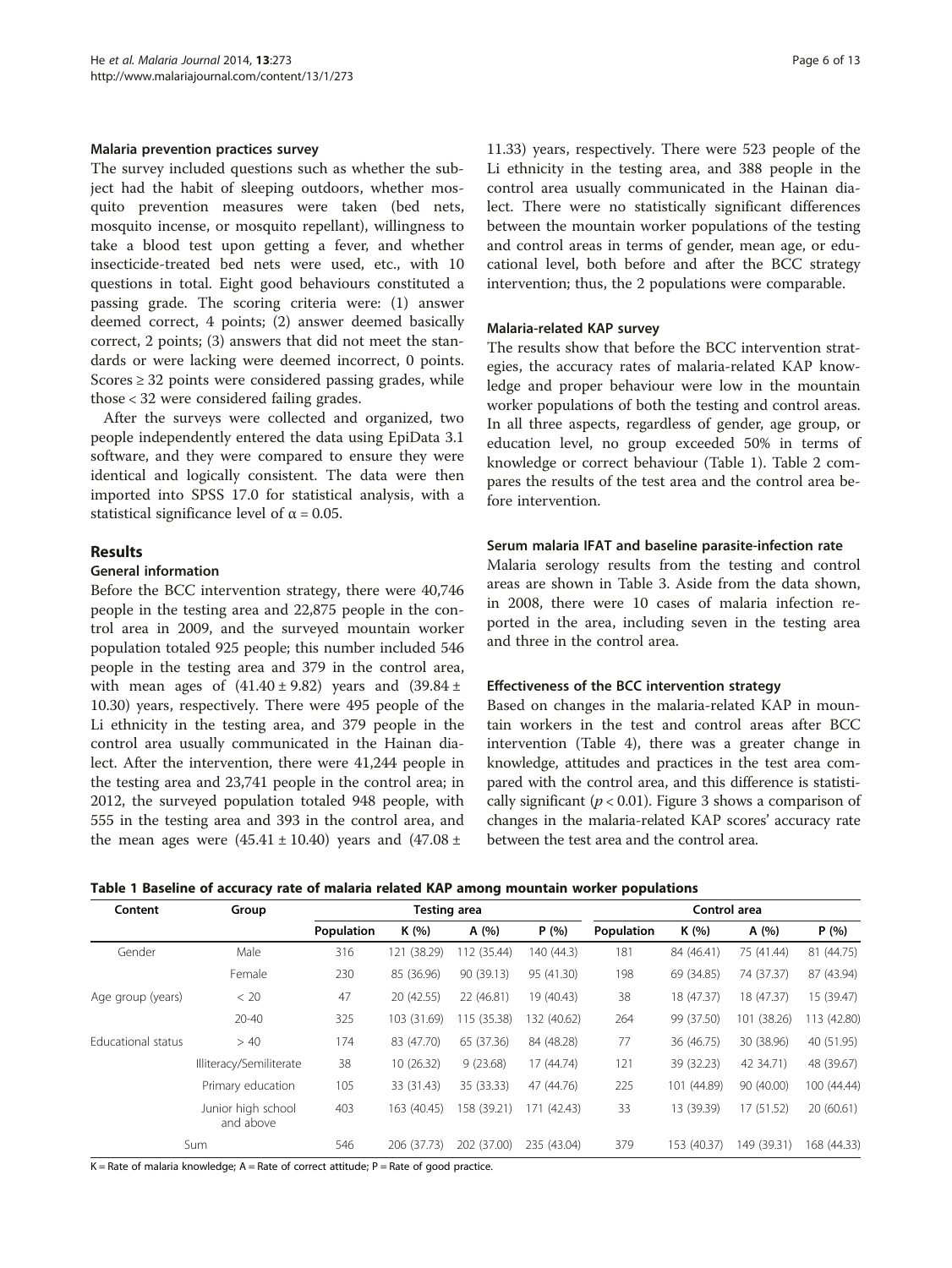| Index                                                     |     | <b>Testing area</b> |     | Control area | $\overline{x^2}$ | p       |
|-----------------------------------------------------------|-----|---------------------|-----|--------------|------------------|---------|
|                                                           | n   | %                   | n   | $\%$         |                  |         |
| How malaria is spread                                     | 205 | 37.60               | 167 | 44.10        | 3.95             | $0.05*$ |
| Onset symptoms of malaria                                 | 314 | 57.60               | 199 | 52.50        | 2.27             | 0.13    |
| Types of malaria                                          | 88  | 16.10               | 74  | 19.50        | 1.80             | 0.18    |
| Malaria prevention methods                                | 190 | 34.80               | 112 | 29.60        | 2.80             | 0.09    |
| Mosquito breeding grounds                                 | 236 | 43.20               | 150 | 39.50        | 1.22             | 0.27    |
| Anti-mosquito effect of insecticide treated bed nets      | 210 | 38.50               | 164 | 43.20        | 2.15             | 0.14    |
| Whether avoiding mosquito can prevent malaria             | 264 | 48.30               | 209 | 55.10        | 4.13             | $0.04*$ |
| Using bed nets actively in the mountains                  | 68  | 12.50               | 53  | 14.00        | 0.46             | 0.50    |
| Acceptance of information about malaria                   | 346 | 63.30               | 225 | 59.40        | 1.52             | 0.22    |
| Preventive drugs for malaria                              | 106 | 19.50               | 78  | 20.70        | 0.19             | 0.66    |
| Treatment drugs for malaria                               | 216 | 39.50               | 141 | 37.10        | 0.53             | 0.47    |
| Method of preventive drugs                                | 53  | 9.70                | 41  | 10.90        | 0.30             | 0.58    |
| Having a plan to prevent mosquitoes                       | 225 | 41.30               | 165 | 43.50        | 0.50             | 0.48    |
| Having a plan to not sleep outdoors in the mountains      | 239 | 43.70               | 143 | 37.60        | 3.37             | 0.07    |
| Taking preventive measures while working in the mountains | 209 | 38.20               | 165 | 43.60        | 2.57             | 0.11    |
| Percentage sleeping outdoors in the mountains             | 179 | 32.78               | 136 | 35.90        | 0.96             | 0.33    |
| Actual use of a bed net at home                           | 128 | 23.44               | 104 | 27.50        | 1.90             | 0.17    |
| Accepting a blood test when having a fever                | 238 | 43.59               | 206 | 54.30        | 10.38            | $0.00*$ |
| Accepting ITNs at home                                    | 187 | 34.25               | 144 | 37.90        | 1.37             | 0.24    |
| What to do when suffering from malaria                    | 327 | 59.80               | 233 | 61.40        | 0.24             | 0.63    |

<span id="page-6-0"></span>

| Table 2 The proper rate of the major indexes of malaria-related KAPs among mountain worker populations before |  |
|---------------------------------------------------------------------------------------------------------------|--|
| <i>intervention</i>                                                                                           |  |

 $*_{p}$  < 0.05.

Nine hundred twenty-five persons (testing area, 546; control area, 379) participated in the survey before undergoing the BBC-strategy-intervention.

# Comparison of knowledge, attitudes and practices (KAPs) after intervention

A comparison of the 20 major malaria-related KAP items in the test and control areas before and after the intervention yielded 14 items in which the percentage of correct or appropriate responses showed a statistically significant increase ( $p < 0.05$ ). The general level of knowledge was higher in the test areas than in the control areas. In terms of attitudes and practices in the test areas, there was a marked increase in the avoidance of outdoor sleeping and in the conscious utilization of mosquito-protection measures ( $p < 0.05$ ), but there were also decreases in a few items. In the indexes of the actual use of bed nets at home, accepting a blood test when having fever, and accepting ITNs at home, the percentages rose from 23.44%, 43.59%, and 34.25% to 81.08%,

85.23%, and 92.61% after the intervention, respectively, and the percentage of sleeping outdoors in the mountains decreased from 32.78% to 5.05%. These differences were statistically significant  $(p < 0.01)$ . In the control areas, there were also increases in many indexes, but these were not significant compared with the testing area (Table [5\)](#page-8-0).

#### KAP summary before and after intervention

The percentages of mountain workers in the test area who passed the knowledge (K), attitudes (A), and practices (P) sections of the questionnaire increased from 37.73%, 37.00%, and 43.04% before the intervention to 89.01%, 91.53%, and 92.25% after the intervention, respectively; all three differences were statistically significant  $(p < 0.01)$ . With gender as a categorical variable,

| Table 3 Results of the IFAT and blood smear test in the testing and control areas before intervention |  |  |
|-------------------------------------------------------------------------------------------------------|--|--|
|-------------------------------------------------------------------------------------------------------|--|--|

| Group        | <b>Population</b> | <b>IFAT number</b>   | <b>GMRT</b>     |       | Positive diagnosis with microscopic examination |      |  |
|--------------|-------------------|----------------------|-----------------|-------|-------------------------------------------------|------|--|
|              |                   | testing positive (%) | <b>Positive</b> | Total | Population                                      | $\%$ |  |
| Testing area | 546               | 22 (4.03)            | 27.41           | 10.42 |                                                 | 0.18 |  |
| Control area | 379               | 24 (6.33)            | 25.94           | 10.62 |                                                 | 0.26 |  |

IFAT = Indirect fluorescent antibody test. GMRT = Geometric mean reciprocal titer. IFAT Positive: ≥ 1:20.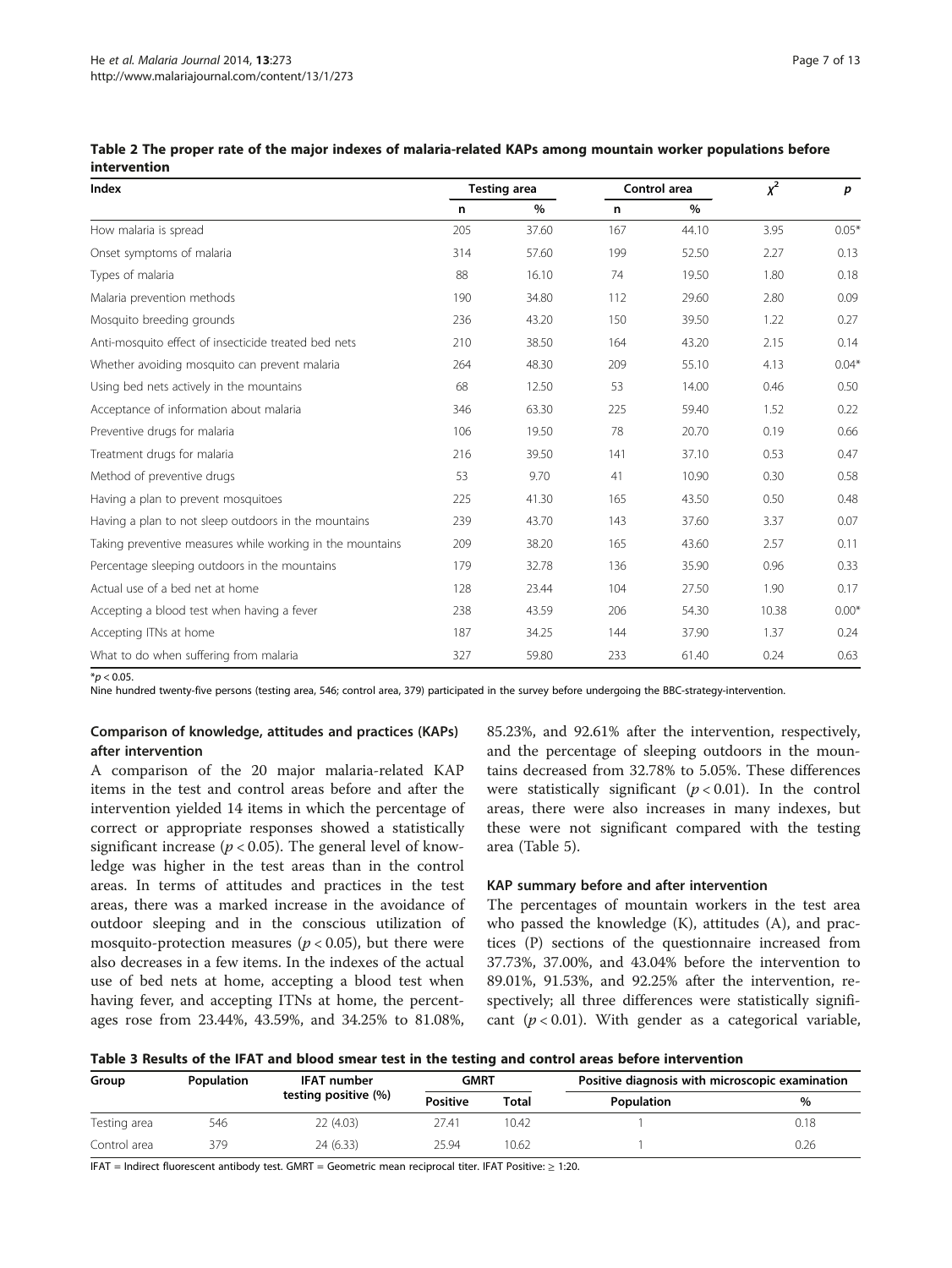<span id="page-7-0"></span>

| Content                   | Group                           |            | <b>Testing area</b> |             |             |            | Control area |             |             |
|---------------------------|---------------------------------|------------|---------------------|-------------|-------------|------------|--------------|-------------|-------------|
|                           |                                 | Population | K (%)               | A (%)       | P(% )       | Population | K(%)         | A (%)       | P(%)        |
| Gender                    | Male                            | 295        | 249 (84.41)         | 257 (87.12) | 263 (89.15) | 201        | 91 (45.27)   | 93 (46.27)  | 84 (41.79)  |
|                           | Female                          | 260        | 245 (94.23)         | 251 (96.54) | 249 (95.77) | 192        | 70 (36.46)   | 80 (41.67)  | 82 (42.71)  |
| Age group (years)         | <20                             | 58         | 54 (93.10)          | 51 (87.93)  | 47 (81.03)  | 45         | 25 (55.56)   | 22 (48.89)  | 15 (33.33)  |
|                           | $20 - 40$                       | 306        | 275 (89.87)         | 291 (95.10) | 285 (93.14) | 237        | 83 (35.02)   | 103 (43.46) | 98 (41.35)  |
|                           | >40                             | 191        | 165 (86.39)         | 166 (86.91) | 180 (94.24) | 111        | 53 (47.75)   | 48 (43.24)  | 53 (47.75)  |
| <b>Educational status</b> | Illiterate/semiliterate         | 47         | 43 (91.49)          | 40 (85.11)  | 43 (91.49)  | 115        | 42 (36.52)   | 5(44.35)    | 48 (41.74)  |
|                           | Primary education               | 121        | (88.43)<br>107      | 104 (85.95) | 111 (91.74) | 231        | 102 (44.16)  | 99 (42.86)  | 93 (40.26)  |
|                           | Junior high school<br>and above | 387        | 344 (88.89)         | 364 (94.06) | 358 (92.51) | 47         | 17(36.17)    | 23 (48.94)  | 25 (53.19)  |
|                           | Total                           | 555        | (89.01)<br>249      | 508 (91.53) | 512 (92.25) | 393        | 161 (40.97)  | 173 (44.02) | 166 (42.24) |

 $K =$  Rate of malaria knowledge; A = Rate of correct attitude; P = Rate of good practice.

and comparing the malaria-related KAPs of mountain workers in the test area and control area against each other or against themselves with χ2 tests, all comparisons showed statistically significant increases ( $p < 0.01$ ; Tables [6](#page-8-0) and [7](#page-9-0)).

#### Changes in malaria serology

In the test area, the malaria IFAT positive rates fell from 4.03% before the intervention to 1.44% after the intervention; this difference was statistically significant ( $p <$ 0.01). The positive geometric mean reciprocal titer (GMRT) decreased from 27.41% to 21.81%, and the overall geometric mean reciprocal titer (GMRT) decreased from 10.42% to 10.11%. There was little change in each index in the control area, with no statistically significant differences ( $p > 0.05$ ; Table [8](#page-9-0)).

#### Changes in malaria infection rates

The survey results showed that, in the testing area, the percentage of subjects with blood tests revealing a parasite infection decreased from 0.18% before the BCC intervention to 0 after the intervention, the malaria cases reported (including clinical diagnoses) decreased from seven to one, and the malaria incidence rate declined from 1.71 per 10,000 (7/40,746) to 0.24 per 10,000 (1/ 41,244). In the control area, the blood test parasite infection rate was 0.26% before and 0.51% after the intervention; there were three malaria cases reported before and two malaria cases after the intervention. Moreover, the malaria incidence decreased from 1.31 per 10,000 (3/ 22,875) to 0.85 per 10,000 (2/23,541).

#### Overall evaluation of the BCC intervention content

During the final survey, 100 mountain workers were randomly selected to provide feedback. They were asked whether they could recall the various promotional materials and their core messages and the degree to which they liked these materials. The results showed that over 90% liked the materials (Figure [4\)](#page-10-0).

# **Discussion**

Through the literature and this survey, that the majority of mountain workers of the Li ethnicity usually communicate in the local Hainan dialect because they cannot

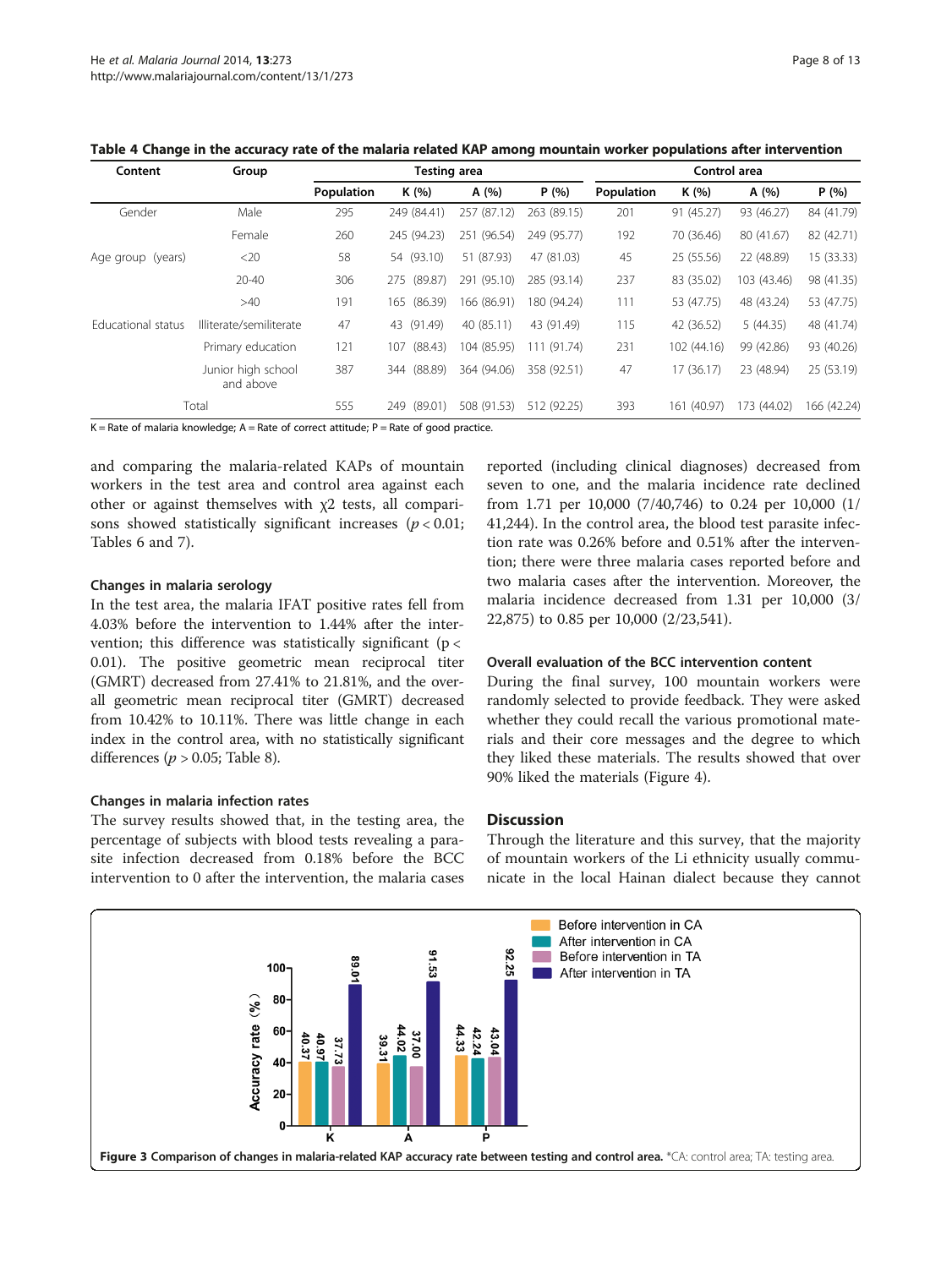| Index                                                     |     | <b>Testing area</b> |     | Control area | $\chi^2$ | P       |  |
|-----------------------------------------------------------|-----|---------------------|-----|--------------|----------|---------|--|
|                                                           | n   | %                   | n   | $\%$         |          |         |  |
| How malaria is spread                                     | 473 | 85.20               | 258 | 65.65        | 49.96    | $0.00*$ |  |
| Onset symptoms of malaria                                 | 502 | 90.40               | 257 | 65.30        | 90.49    | $0.00*$ |  |
| Types of malaria                                          | 114 | 20.60               | 8   | 22.50        | 0.47     | 0.49    |  |
| Malaria prevention methods                                | 414 | 74.60               | 201 | 51.20        | 55.52    | $0.00*$ |  |
| Mosquito breeding grounds                                 | 490 | 88.20               | 215 | 54.80        | 136.11   | $0.00*$ |  |
| Anti-mosquito effect of insecticide treated bed nets      | 441 | 79.50               | 316 | 80.30        | 0.13     | 0.72    |  |
| Whether avoiding mosquito can prevent malaria             | 498 | 89.70               | 290 | 73.80        | 41.66    | $0.00*$ |  |
| Using bed nets actively in the mountains                  | 380 | 68.50               | 137 | 34.90        | 104.82   | $0.00*$ |  |
| Acceptance of information about malaria                   | 467 | 84.10               | 344 | 87.50        | 2.14     | 0.14    |  |
| Preventive drugs for malaria                              | 228 | 41.10               | 155 | 39.50        | 0.26     | 0.61    |  |
| Treatment drugs for malaria                               | 302 | 54.40               | 179 | 45.60        | 7.24     | $0.01*$ |  |
| Method of preventive drugs                                | 87  | 15.70               | 54  | 13.70        | 0.68     | 0.41    |  |
| Having a plan to prevent mosquitoes                       | 513 | 92.50               | 217 | 55.30        | 179.96   | $0.00*$ |  |
| Having a plan to not sleep outdoors in the mountains      | 485 | 87.40               | 264 | 67.20        | 56.67    | $0.00*$ |  |
| Taking preventive measures while working in the mountains | 459 | 82.70               | 241 | 61.30        | 54.44    | $0.00*$ |  |
| Percentage sleeping outdoors in the mountains             | 28  | 5.05                | 105 | 26.70        | 89.60    | $0.01*$ |  |
| Actual use of a bed net at home                           | 450 | 81.08               | 191 | 48.60        | 110.85   | $0.00*$ |  |
| Accepting a blood test when having a fever                | 473 | 85.23               | 274 | 69.60        | 33.11    | $0.00*$ |  |
| Accepting ITNs at home                                    | 514 | 92.61               | 219 | 55.80        | 178.53   | $0.00*$ |  |
| What to do when suffering from malaria                    | 470 | 84.70               | 340 | 86.50        | 0.62     | 0.43    |  |

<span id="page-8-0"></span>Table 5 The proper rate of the major indexes of the malaria-related KAPs among mountain worker populations after intervention

 $*_{p}$  < 0.05. Nine hundred forty-eight persons (testing area, 555; control area, 393) participated in the survey after undergoing the BBC-strategy-intervention.

understand or rarely use Mandarin in the test sites. Because their customs and language are different from others and because their economic sources rely on planters of betel nuts and rubber, the residents are distributed into living in mountain settlements and temporary dormitories. In addition to the seasonal migration for planting in the local area, other migration opportunities are limited but relatively stable. In the malaria control stage, the Hainan island mountain workers population is infected with malaria. Malaria control researchers previously conducted interventions and achieved good results in the research stage [\[10](#page-11-0)-[14](#page-11-0)[,35,36\]](#page-12-0). Chen et al. showed that, after the intervention, the malaria-related proper KAP rate is improved; for example, the bed net use rate increased from 26.8% to 72.6%, and the annual parasite incidence (API) of malaria declined from 3.5% in 1994

| Table 6 Malaria-related KAPs of the mountain worker populations laterally compared in different areas before and |  |  |
|------------------------------------------------------------------------------------------------------------------|--|--|
| after intervention                                                                                               |  |  |

| Gender | Content | <b>Before intervention</b> |              |    |              |      |      | After intervention |              |    |              |        |         |
|--------|---------|----------------------------|--------------|----|--------------|------|------|--------------------|--------------|----|--------------|--------|---------|
|        |         |                            | Testing area |    | Control area |      | р    |                    | Testing area |    | Control area |        | p       |
|        |         | n                          | %            | n  | $\%$         |      |      | n                  | $\%$         | n  | %            |        |         |
| Male   | Κ       | 121                        | 38.30        | 84 | 46.40        | 3.13 | 0.08 | 249                | 84.40        | 91 | 45.30        | 84.92  | $0.00*$ |
|        | A       | 112                        | 35.40        | 75 | 41.40        | .76  | 0.18 | 257                | 87.10        | 93 | 46.30        | 96.04  | $0.00*$ |
|        | P       | 140                        | 44.30        | 81 | 44.80        | 0.01 | 0.92 | 263                | 89.20        | 84 | 41.80        | 127.60 | $0.00*$ |
| Female | Κ       | 85                         | 37.00        | 69 | 34.80        | 0.21 | 0.65 | 245                | 94.20        | 70 | 36.50        | 174.51 | $0.00*$ |
|        | A       | 90                         | 39.10        | 74 | 37.40        | 0.14 | 0.71 | 251                | 96.50        | 80 | 41.70        | 169.63 | $0.00*$ |
|        | P       | 95                         | 41.30        | 87 | 43.90        | 0.30 | 0.58 | 249                | 95.80        | 82 | 42.70        | 158.62 | $0.00*$ |

 $*$ *p* < 0.01.

Testing area 546 persons (male, 316; female, 230) and control area 379 persons (male, 181; female, 198) participated in the survey before the intervention, testing area 555 persons (male, 295; female, 260) and control area 393 persons (male, 201; female, 192) participated in the survey after the intervention.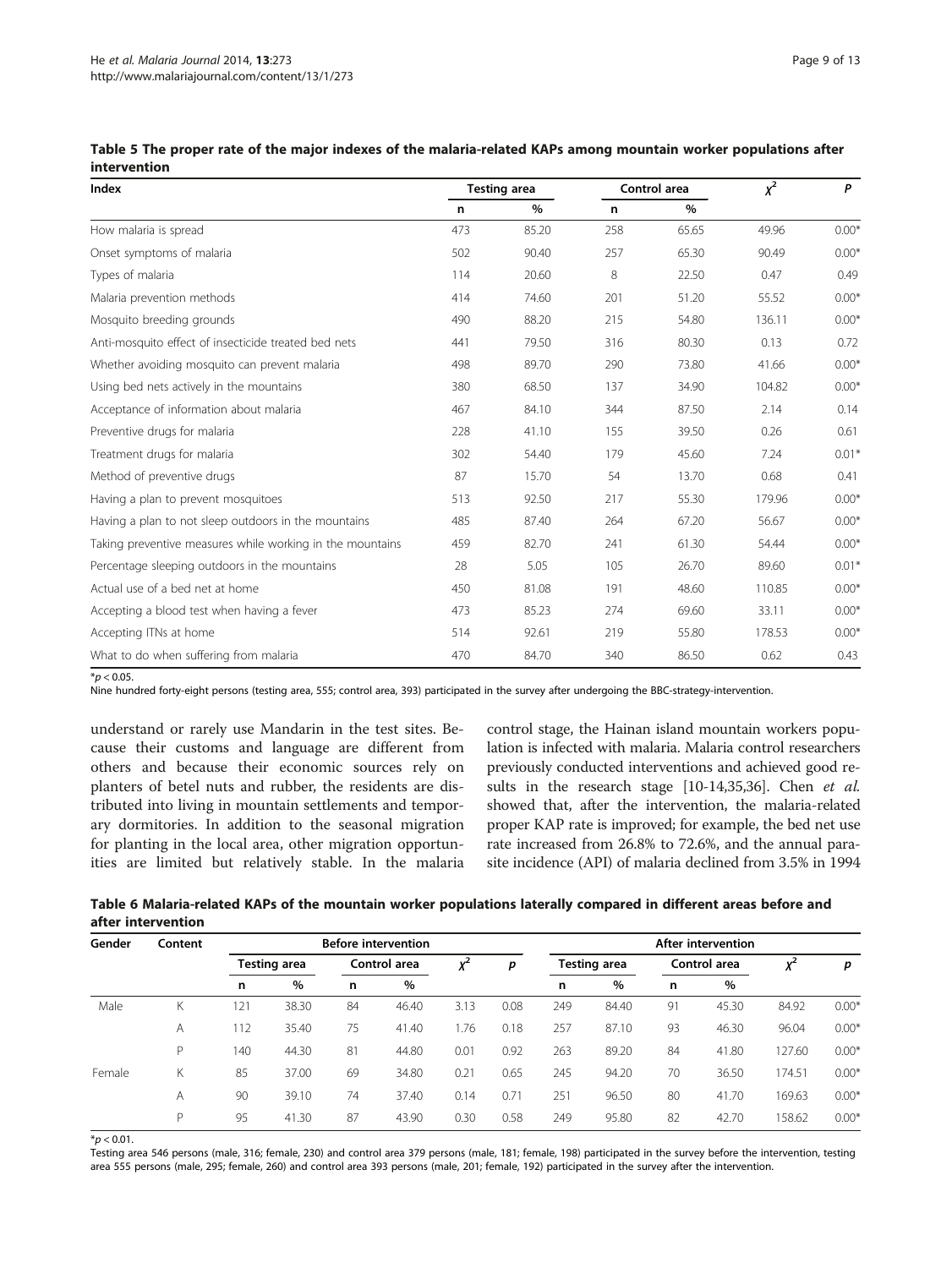| Gender | Content |     |                            | Testing area |                    | Control area |         |    |                            |    |                    |      |      |
|--------|---------|-----|----------------------------|--------------|--------------------|--------------|---------|----|----------------------------|----|--------------------|------|------|
|        |         |     | <b>Before intervention</b> |              | After intervention | $\chi$       | р       |    | <b>Before intervention</b> |    | After intervention |      | p    |
|        |         | N   | $\%$                       | N            | $\%$               |              |         | N  | $\%$                       | N  | $\%$               |      |      |
| Male   | К       | 121 | 38.30                      | 249          | 84.40              | 135.84       | $0.00*$ | 84 | 46.40                      | 91 | 45.30              | 0.05 | 0.82 |
|        | A       | 112 | 35.40                      | 257          | 87.10              | 170.33       | $0.00*$ | 75 | 41.40                      | 93 | 46.30              | 0.90 | 0.34 |
|        | D       | 140 | 44.30                      | 263          | 89.20              | 136.67       | $0.00*$ | 81 | 44.80                      | 84 | 41.80              | 0.34 | 0.56 |
| Female | Κ       | 85  | 37.00                      | 245          | 94.20              | 182.05       | $0.00*$ | 69 | 34.80                      | 70 | 36.50              | 0.11 | 0.74 |
|        | A       | 90  | 39.10                      | 251          | 96.50              | 190.07       | $0.00*$ | 74 | 37.40                      | 80 | 41.70              | 0.75 | 0.39 |
|        |         | 95  | 41.30                      | 249          | 95.80              | 173.07       | $0.00*$ | 87 | 43.90                      | 82 | 42.70              | 0.06 | 0.81 |

<span id="page-9-0"></span>Table 7 Malaria-related KAPs of the mountain worker populations longitudinally compared in different areas before and after intervention

 $*$ *p* < 0.01.

Testing area 546 persons (male, 316; female, 230) and control area 379 persons (male, 181; female, 198) participated in the survey before the intervention, testing area 555 persons (male, 295; female, 260) and control area 393 persons (male, 201; female, 192) participated in the survey after the intervention.

to 1.1% in 1996 and 0.8% in 1997 [\[13\]](#page-11-0). Regarding health education, after a month of malaria knowledge intervention, the correct answer rate increased from 41.4% to 91.5% [[12](#page-11-0)]. However, after the intervention, related interventions cannot continue, especially given the low rate of malaria cases, and the proper malaria prevention-related KAP rate becomes poor again in the mountain worker population. In this study, the rate of proper malaria prevention-related KAP was < 50%, and the following possible factors are considered: (1) Hainan is a tropical area, and because the weather is hot, people do not like to sleep under hanging bed nets; (2) the formal education of many mountain workers is very low, and they have an insufficient understanding of KAPs regarding malaria prevention; most of the knowledge relies on oral transmission, and after a long time, the workers will forget; (3) the mountain worker populations commonly communicate in their own dialect, and they are unaccustomed to Mandarin intervention measures; (4) certain prevention interventions are not suitable to their local festivals; (5) many mountain workers are mainly young and middle-aged, and their understanding of malaria is insufficient because they believe that health and strength can prevent malaria; and so on. Therefore, this study established that, for the core group and their members from this ethnicity, researchers at the county-level CDC, township farm village teams, and hospital and village clinic personnel, must give the participants rewards and conduct regular training to

core group members 1–2 times per year in order to supervise and promote the long-term effects and to ensure that the preventive measures are as long-term and continuous as possible, as evidenced in this study of BCC strategy.

In this study, during the needs assessment for implementing BCC policies, the baseline levels of malariarelated KAP in mountain worker populations in Hainan were determined for use as a basis in developing related materials and methods. This intervention model, which correlates KAP with malaria control and prevention, has received considerable attention and promotion in the past 10 years [[37\]](#page-12-0), and several other countries have conducted related policies in East Asia, including Myanmar, Cambodia, and Malawi [[38-40\]](#page-12-0). Of course, in addition to the above factors affecting the malaria-related KAP of residents, the mode of promotion and education, the hardware and facilities at health institutions, and social and cultural factors may also affect the effectiveness of malaria-related KAP intervention. For example, this study found that in the test sites, the majority of mountain workers of the Li ethnicity usually communicate in the Hainan language because they cannot understand or rarely use Mandarin. This suggests that when healthrelated educational and promotional materials and methods are developed, they should be fully integrated in the local linguistic and cultural structures. Furthermore, feedback on the BCC interventional media showed that

Table 8 Comparison of the IFAT and blood smear test changes before and after intervention

| Group        | Population | <b>IFAT</b>                 |      |        | <b>GMRT</b>     |              |
|--------------|------------|-----------------------------|------|--------|-----------------|--------------|
|              |            | Number testing positive (%) |      | D      | <b>Positive</b> | <b>Total</b> |
| Testing area | 546        | 22 (4.03)                   | 6.95 | < 0.01 | 27.41           | 10.42        |
|              | 555        | 8(1.44)                     |      |        | 21.81           | 10.11        |
| Control area | 379        | 24 (6.33)                   | 0.34 | > 0.05 | 25.94           | 10.62        |
|              | 393        | 21 (5.34)                   |      |        | 24.38           | 10.49        |

IFAT = Indirect fluorescent antibody test. GMRT = Geometric mean reciprocal titer. IFAT Positive: ≥ 1:20.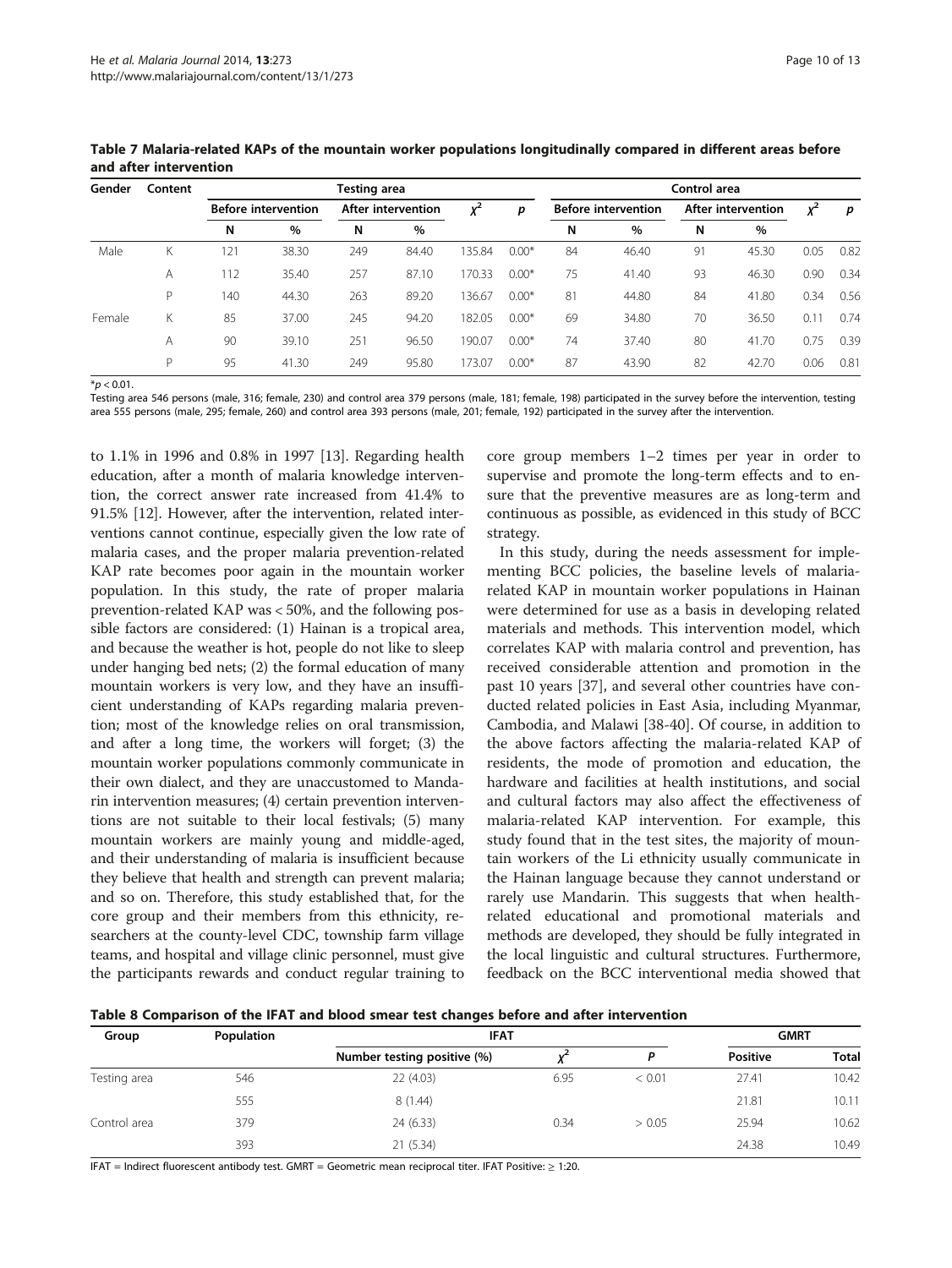<span id="page-10-0"></span>

malaria-related promotional materials should be selected based on the lifestyles and productivity of the group in question; some well-received items included straw hats, T-shirts, lighters, and fans. For audio-visual promotional materials such as VCDs and public broadcasting, including Hainan minority language features (such as using Hainan and Li dialects) and images and sounds of local customs (such as local festivals) made the materials more acceptable and likable. Otherwise, the implementation of the anti-malaria measures may be affected, and the desired goals may not be reached. These results are in agreement with the results of similar research conducted in rural areas of Hubei, China [[41\]](#page-12-0). Regarding other aspects of malaria serology, the BCC strategy was found to be statistically significant  $(P < 0.01)$  through a comparison of the IFAT and blood smear test changes before and after the intervention. Furthermore, the positive and overall GMRTs shows little change because all of the malaria-control measures are better in the testing and control areas; however, the BCC strategy is more effective than the conventional measures [[33](#page-12-0)].

The survey results showed that the mountain workers in Hainan had a better understanding of malarial symptoms and transmission pathways than did the people in the rural areas of Hubei, China [\[42,43](#page-12-0)]. One possible explanation is that the mountain workers were mainly planters who must go into the mountains frequently and thus have a higher risk of infection. The aim of the BCC intervention in this study was to improve the ability of the mountain workers themselves to prevent malaria, especially by seeking medical care promptly, using appropriate medication, and utilizing ITNs and LLTNs [[44-47](#page-12-0)]. In the test sites, the majority of mountain workers showed significant improvement in malariarelated KAP indices after intervention; this finding is similar to the results of studies conducted in Malaysia,

Bhutan, Vietnam, and Swaziland [\[48](#page-12-0)-[51](#page-12-0)]. In contrast, although the living conditions in areas with concentrated ethnic minority populations have gradually improved in the past few years, and mountain houses and straw huts are decreasing in number due to the government's efforts to improve dangerous housing conditions, these surveys showed that mosquito protection measures, such as household bed nets and screen windows, are rarely used, and the use of preventative medication and night-time mosquito protection when going into the mountains is not ideal either. Related studies suggest the importance of mosquito protection in living quarters [[52,53\]](#page-12-0).

In this study, implementing BCC policies through mountain-worker community participation achieved good results. Malaria prevention core groups were established, consisting of county-level CDC, township farm village teams, and hospitals and village clinic personnel; strengthened the community outreach mobilization; implemented periodic coordination and training on routine handling procedures upon discovery of malaria; expanded the core group members by influencing the family members and coworkers of mountain workers in the region; and used a malaria reporting reward system to ensure that the policies were implemented. The study also relied on the public health broadcasting system, which the Hainan government had installed in health care facilities, community health service stations, urban and rural hospitals, pharmacies and other public places. Malaria prevention facts were also put on rolling display every day on LCD digital media platforms, and the intervention was effective. These results are similar to those achieved by implementing BCC policies to promote malaria prevention KAPs in the South Pacific island of Vanuatu and in malaria-endemic areas of India [\[53,54](#page-12-0)]. At the same time, studies also suggest that when promoting health education, the positive role played by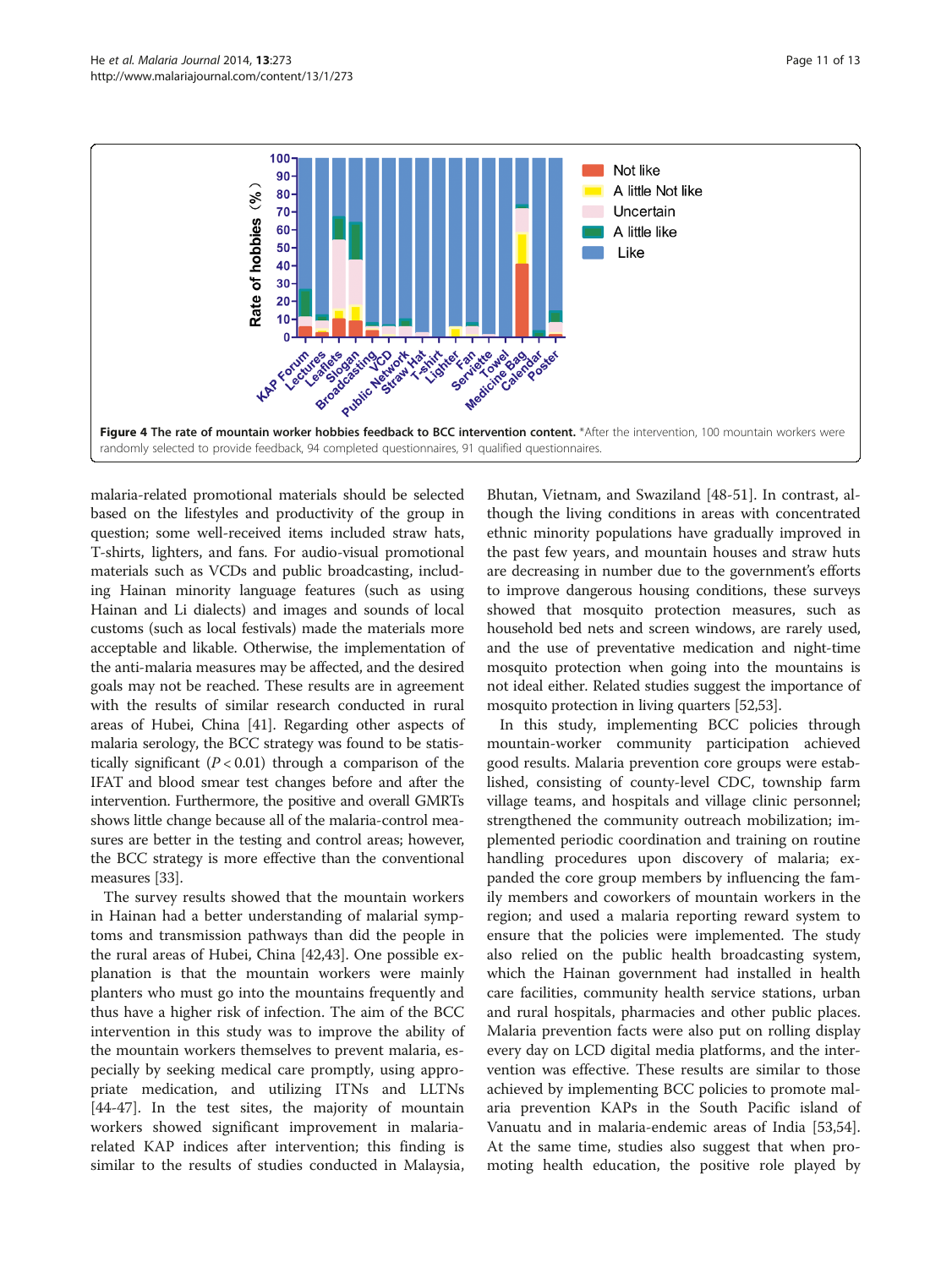<span id="page-11-0"></span>women and family members in community interventions must be emphasized [\[55,56](#page-12-0)].

China's action plan to eliminate malaria (2010–2020) set up a specific timetable for the elimination of malaria. Developing materials and methods according to local conditions for malaria-related interventions using comprehensive BCC models can provide both a theoretical basis and practical methods for eliminating malaria in Hainan. However, this study has certain limitations: the positive malaria antibody cases in the present study were not necessarily actual malaria cases, malaria itself has more complex epidemic factors, this study only selected representative factors among the various factors of KAP, and misunderstanding by the survey subjects might have affected the investigation. The present investigation does, however, provide a scientific basis and theoretical reference for employing the BCC strategy to eliminate malaria in Hainan.

#### Competing interests

The authors declare that they have no competing interests.

#### Authors' contributions

HCH, DJW, WSQ conceived this study and drafted the first version of this manuscripts. HXM and WGZ gave technical assists. ZW, SDW, CCX participated the survey and data collection. LYC polished and adjusted figures and tables in this manuscripts. All of the authors have read and approved the final manuscript.

#### Acknowledgements

This study received a financial support from the Hainan Provincial Scientific Research Grant (No. 309074 and 813251). We would like to thank the staff from Wanning CDC, Dongfang CDC, Ledong CDC.

#### Received: 21 February 2014 Accepted: 7 July 2014 Published: 13 July 2014

#### References

- Liang ZQ, Xu DM, Chen B: [Geography of Hainan island] (in Chinese). The yearbook of Hainan provincial People's government, China 2012, 12:39–64.
- Xu JW, Xia M, Tao H, Wu XH, Yang JQ, Yang TZ: [Surveys on potential partners of IEC for malaria control and their perceptions toward malaria] (in Chinese). Chin Trop Med 2004, 2:172–174.
- 3. Chen WJ, Wu KC, Lin MH, Li CX: [Great achievements of anti-malaria for a half century and the present technical problems in Hainan Island] (in Chinese). Chin Trop Med 2007, 7:2013–2017.
- WHO: World malaria report 2012. Geneva: World Health Organization; 2011. [http://www.who.int/malaria/publications/atoz/9789241564403/en/.](http://www.who.int/malaria/publications/atoz/9789241564403/en/)
- Xia ZG, Yang MN, Zhou SS: [Malaria Situation in the People's Republic of China in 2011](in Chinese). Zhongguo Ji Sheng Chong Xue Yu Ji Sheng Chong Bing Za Zhi 2012, 30:419–422.
- Gorgui D, Xu YH, Patrick NK, Li C, Gan XM, Nie SF: Evaluation of the effectiveness of intervention for malaria control in rural areas in China. Global J Health Sci 2010, 2:41–45.
- 7. Jiao Y, Meng QY: [Analysis on situation, policy intervention and challenge of malaria control in China] (in Chinese). Chin Prim Health Care 2006, 20:20–22.
- 8. Zhang S, Xing HJ, Zu CC: [Present status of malaria control resources in China](in Chinese). Chin J Pathogen Biology 2010, 5:627–629.
- 9. Cai XZ: [Malaria control in Hainan island during the past 40 years](in Chinese). Hainan Med J 1993, 4:1.
- 10. Chen WJ, Wu KC, Lin MH, Li CX: [Great achievement of anti-malaria for a half century and the present problem in Hainan Island](in Chinese). Chin Trop Med 2007, 7:2013–2016.
- 11. Lin MH, Chen WJ, Lang CX: [A field study on "mountain-acquired malaria" and its control in Hainan province] (in Chinese). Chin J Parasit Parasitic Dis 1999, 12:6–8.
- 12. He YJ, Cui YQ, Tang DH: [Study on the intervention measures for the control of malaria by health education and community participation] (in Chinese). Chin J Parasitic Disease Control 1996, 9:264–267.
- 13. Chen WJ, Wu KC, Lin MH, Tang LH, Gu ZH, Wang SQ, Lan CX, Lan XH, Li HP, Hung MS, Chen X, Sheng HF: [A pilot study on malaria control by using a new strategy of combining strengthening infection source treatment and health education in mountainous areas of Hainan province] (in Chinese). Chin J Parasit Parasitic Dis 1999, 17:1–4.
- 14. Wu KC, Tang LH, Chen WJ, Liu DQ, Lin MH, Gu ZC, Lan CX, He YJ, Wang ZG, Chen GZ, Cai XZ, Deng D: [Studies on current characteristics of malaria endemic in mountainous areas of Hainan province]. Chin J Parasitic Disease Control 1998, 11:241–245.
- 15. Gao CY, Cai GJ, Han GH, Yang XW, Liu L, Jiang ZJ: [Descriptive analysis of trends of malaria prevalence in China from 1950 to 2001] (in Chinese). Chin J Public Health 2003, 19:725–726.
- 16. Ministry of Health, People's Republic of China: China Action Plan for Malaria Elimination. [[http://www.nhfpc.gov.cn/jkj/s5873/201005/](http://www.nhfpc.gov.cn/jkj/s5873/201005/f84f1c4b0f32420990d23b65a88e2d87.shtml) [f84f1c4b0f32420990d23b65a88e2d87.shtml](http://www.nhfpc.gov.cn/jkj/s5873/201005/f84f1c4b0f32420990d23b65a88e2d87.shtml)]. (In Chinese).
- 17. Li YN, Wen L, Li CY, Zhang WY, Sun HL, Zhou W, Li SL, Sun YS: JDescriptive analysis of trends of malaria prevalence in China from 2006 to 2010] (in Chinese). Chin J Public Health 2013, 29:263–265.
- 18. Lin H, Lu L, Tian L, Zhou S, Wu H, Bi Y, Ho S, Liu Q: Spatial and temporal distribution of falciparum malaria in China. Malar J 2009, 8:130.
- 19. WHO: Indoor residual spraying: Use of indoor residual spraying for scaling up global malaria control and elimination. Geneva, Switzerland: World Health Organization; 2006.
- 20. The Global Fund to Fight AIDS, Tuberculosis and Malaria. [http://www.](http://www.theglobalfund.org/en/fundingdecisions/#5) [theglobalfund.org/en/fundingdecisions/#5.](http://www.theglobalfund.org/en/fundingdecisions/#5)
- 21. [Criteria for control and elimination of malaria, Ministry of Health, People's Republic of China] (in Chinese). [http://www.nhfpc.gov.cn/zwgkzt/s9491/](http://www.nhfpc.gov.cn/zwgkzt/s9491/201106/51932/files/10fa73fa12424fbb9a2c4c04d08e2290.pdf) [201106/51932/files/10fa73fa12424fbb9a2c4c04d08e2290.pdf.](http://www.nhfpc.gov.cn/zwgkzt/s9491/201106/51932/files/10fa73fa12424fbb9a2c4c04d08e2290.pdf)
- 22. Lin MH, Chen WJ, Lan CX, Gu ZC, Li HP, Lan XH, Huang MS, Chen X, Cai XZ, Wu KC: [A field study on "mountain acquired malaria" and its control in Hainan province] (in Chinese). Chin J Parasit Parasitic Dis 1999, 12:6-8.
- 23. Long Y, Wang S, Wu K, Xu D, Li H, Wang G, Yan Y: Epidemic Distribution and Variation of Plasmodium falciparum and Plasmodium vivax malaria in Hainan, China during 1995–2008. Am J Trop Med Hyg 2012, 87:646–654.
- 24. Lin CF, Lin SG, Fu ZL, Ji WD, Li HS: [Survey of the situation of malaria prevention in the populations working on the mountains and sleeping there at night in malaria endemic area of Ledong County] (in Chinese). Chin Trop Med 2005, 5:257.
- 25. Mugisa M, Muzoora A: Behavioral change communication strategy vital in malaria prevention interventions in rural communities: Nakasongola district, Uganda. Pan Afr Med J 2012, 13(Suppl 1):2.
- 26. Cao J, ZHou SS, ZHou HY, Yu XB, Tang LH, Gao Q: [Malaria from control to elimination in China: Transition of goal, strategy and interventions] (in Chinese). Chin J Schistosomiasis Control 2013, 25:439–443.
- 27. Moonen B, Cohen JM, Snow RW, Slutsker L, Drakeley C, Smith DL, Abeyasinghe RR, Rodriguez MH, Maharaj R, Tanner M, Targett G: Operational strategies to achieve and maintain malaria elimination. Lancet 2010, 376:1592–1603.
- 28. Cotter C, Sturrock HJ, Hsiang MS, Liu J, Phillips AA, Hwang J, Gueye CS, Fullman N, Gosling RD, Feachem RG: The changing epidemiology of malaria elimination: new strategies for new challenges. Lancet 2013, 382:900–911.
- 29. Xu JW, Wu XH, Wei C, Pricha P, Tao H: [Study on the use of insecticidetreated bed nets among ethnical minority residents by behavior change communication strategies] (in Chinese). Chin J Vector Biol Control 2009, 20:433–435.
- 30. Family Health International Institute for HIV/AIDS: Behavior change communication (BCC) for HIV/AIDs - strategic framework 2002. Arlington, Virginia, USA: Family Health International Institute for HIV/AIDS; 2002.
- 31. Kaneko A: A community-directed strategy for sustainable malaria elimination on islands: short-term MDA integrated with ITNs and robust surveillance. Acta Trop 2010, 114:177–183.
- 32. African Medical And Research Foundation(AMREF): Survey on Kakooge and Nakitoma Sub counties Nakasongola District. Nairobi, Kenya: AMREF final evaluation report; 2010.